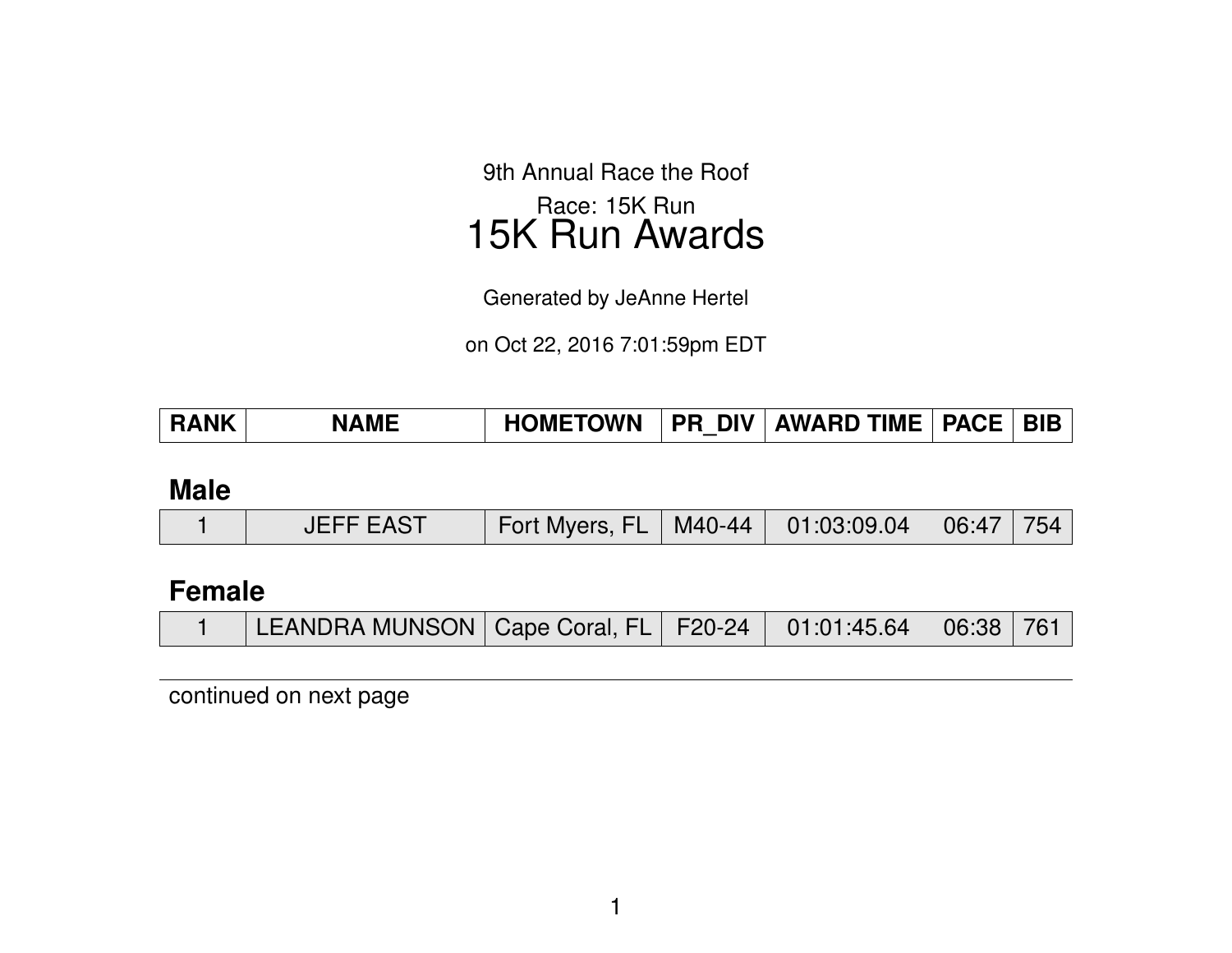| <b>RANK</b> | <b>NAME</b>                             | <b>HOMETOWN</b>         | <b>PR DIV AWARD TIME   PACE   BIB</b> |                  |     |
|-------------|-----------------------------------------|-------------------------|---------------------------------------|------------------|-----|
|             | <b>Male Masters</b>                     |                         |                                       |                  |     |
|             | <del>JEFF EAST</del>                    | Fort Myers, FL   M40-44 | 01:03:06.81                           | <del>06:47</del> | 754 |
|             | SCOTT KASHMAN   Cape Coral, FL   M45-49 |                         | 01:07:12.93                           | 07:13            | 695 |

## **Female Masters**

|  | MANUELA LYONS   Fort Myers, FL   F40-44   01:10:22.35   07:34   742 |  |  |  |  |  |
|--|---------------------------------------------------------------------|--|--|--|--|--|
|--|---------------------------------------------------------------------|--|--|--|--|--|

### **Male Grand Master**

|  | <b>JAMES CROFT</b> | Unknown |  | M55-59 01:09:52.10 07:30 752 |  |  |
|--|--------------------|---------|--|------------------------------|--|--|
|--|--------------------|---------|--|------------------------------|--|--|

### **Female Grand Master**

|  | O. FUENTES   Cape Coral, FL   F50-54   01:18:59.98   08:29   680 |  |  |  |  |  |
|--|------------------------------------------------------------------|--|--|--|--|--|
|--|------------------------------------------------------------------|--|--|--|--|--|

## **Male Senior Grand Masters**

|  | TED CRAWFORD   Fort Myers, FL   M65-69   01:27:26.18   09:23   669 |  |  |  |  |  |
|--|--------------------------------------------------------------------|--|--|--|--|--|
|--|--------------------------------------------------------------------|--|--|--|--|--|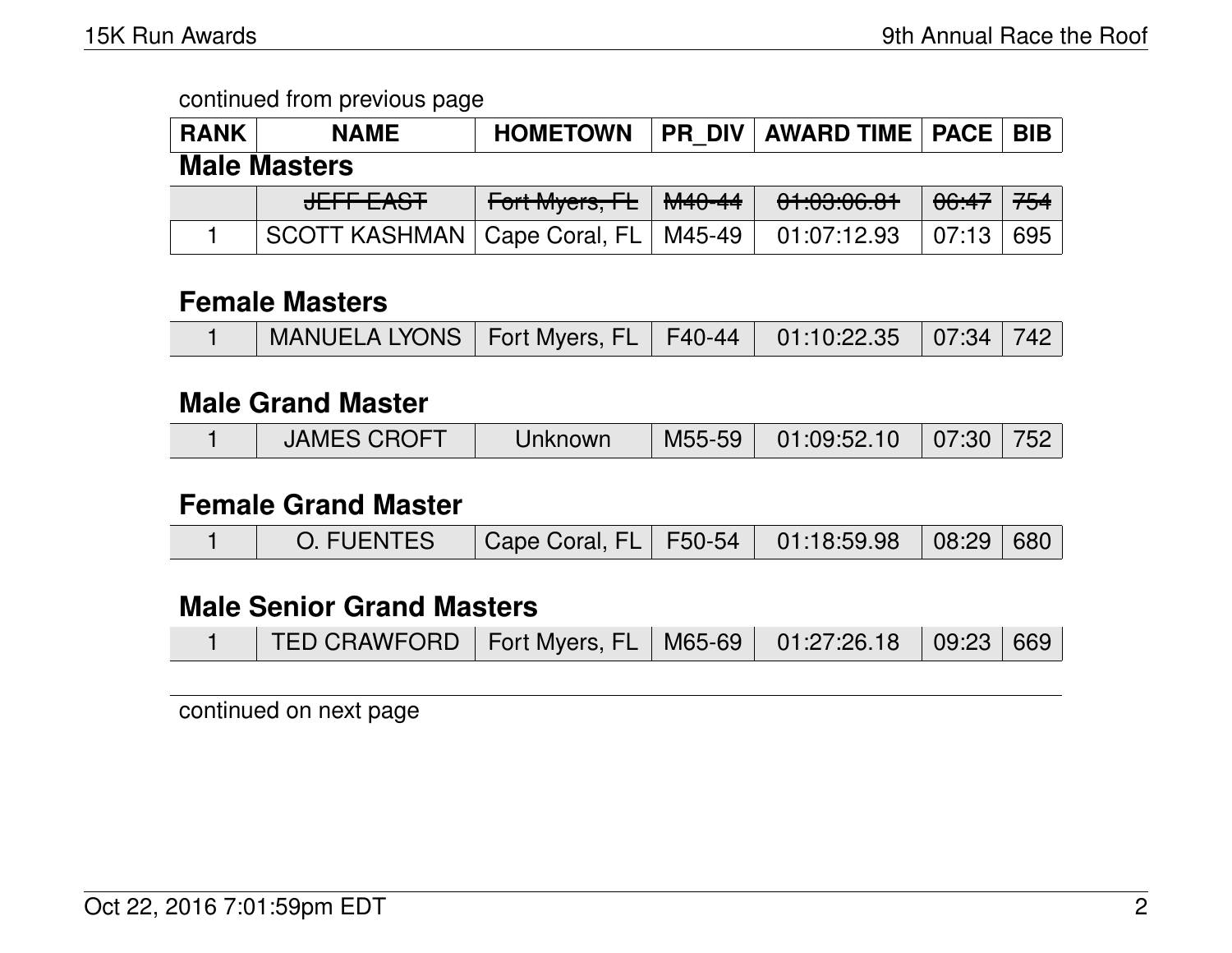| <b>RANK</b> | <b>NAME</b>                        | <b>HOMETOWN</b> |        | PR DIV   AWARD TIME   PACE   BIB |       |     |
|-------------|------------------------------------|-----------------|--------|----------------------------------|-------|-----|
|             | <b>Female Senior Grand Masters</b> |                 |        |                                  |       |     |
|             | <b>MARIA ANDREWS</b>               | Fort Myers, FL  | F60-64 | 01:25:12.72                      | 09:09 | 730 |

## **F12-15**

| <b>SARAH LABODA</b> | Fort Myers, FL | $\mid$ F12-15 $\mid$ 01:22:17.97 $\mid$ 08:50 $\mid$ 731 |  |
|---------------------|----------------|----------------------------------------------------------|--|

## **F20-24**

| LEANINDA MUNICONI<br><b>LLANUMA MUNOUV</b> | $Case Case \square$<br><del>Uape Guidi, FE</del> | <del>F20-24</del> | 0.1.01.15 <sub>C</sub><br><del>01.01.40.04</del> | <del>06:38</del> | <del>761</del> |
|--------------------------------------------|--------------------------------------------------|-------------------|--------------------------------------------------|------------------|----------------|
| <b>CANDICE SESSA</b>                       | Estero, FL                                       | F20-24            | 01:28:43.46                                      | 09:32            | 702            |

### **M25-29**

|  | JUSTIN SANCHEZ | Cape Coral, FL |  | $\mid$ M25-29 $\mid$ 01:13:57.49 07:57 672 |  |  |
|--|----------------|----------------|--|--------------------------------------------|--|--|
|--|----------------|----------------|--|--------------------------------------------|--|--|

## **F25-29**

|  |  | ERICA CALOGERO   North Fort Myers, FL   F25-29   01:24:31.07   09:05   732 |  |  |  |  |
|--|--|----------------------------------------------------------------------------|--|--|--|--|
|--|--|----------------------------------------------------------------------------|--|--|--|--|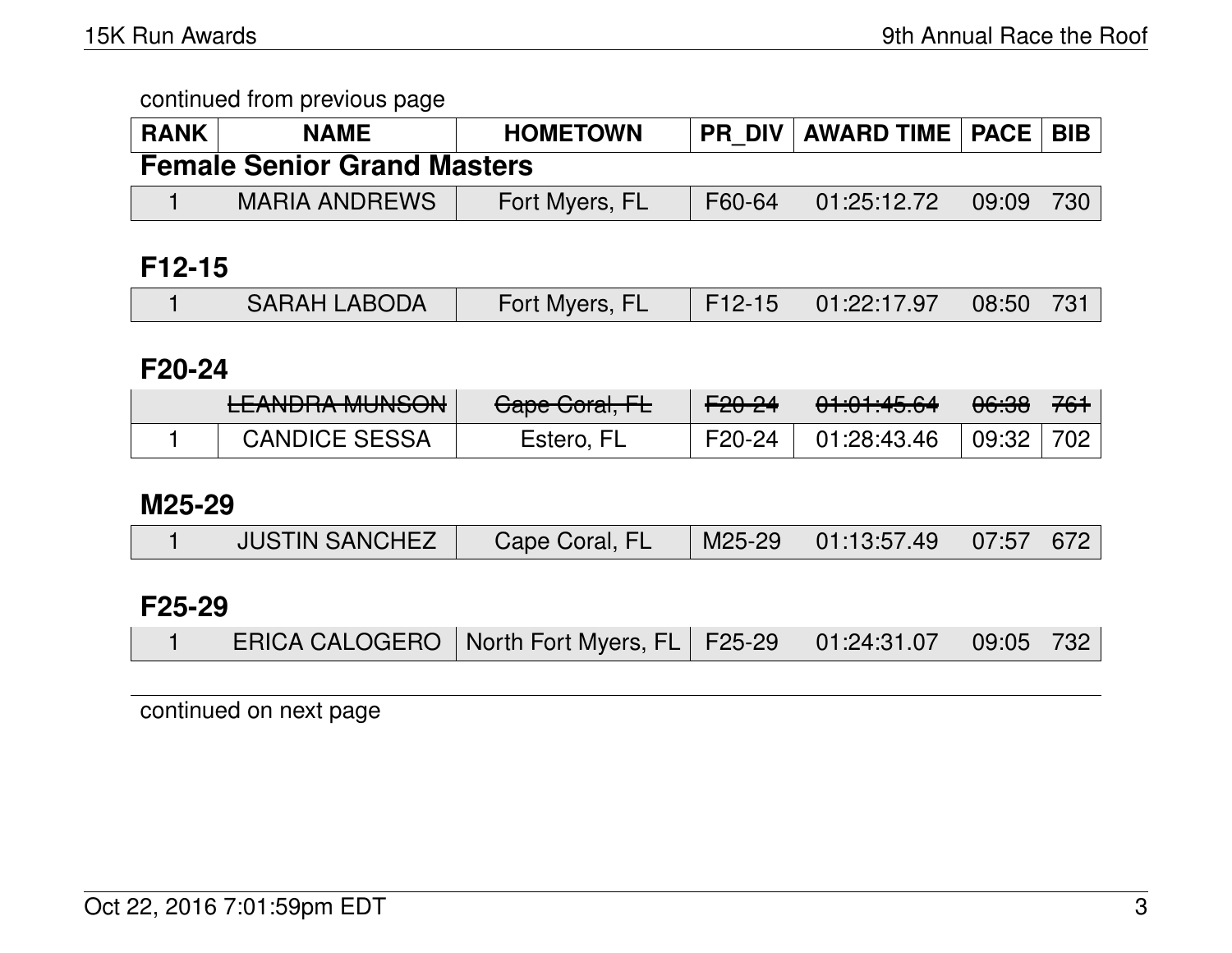| <b>RANK</b>    | <b>NAME</b>             | <b>HOMETOWN</b> | <b>PR DIV</b> | <b>AWARD TIME   PACE  </b> |       | <b>BIB</b> |  |
|----------------|-------------------------|-----------------|---------------|----------------------------|-------|------------|--|
| M30-34         |                         |                 |               |                            |       |            |  |
|                | <b>CHRIS MOYER II</b>   | Pineland, FL    | M30-34        | 01:03:37.94                | 06:50 | 755        |  |
| $\overline{2}$ | <b>ANTHONY MARTUCCI</b> | Cleveland, OH   | M30-34        | 01:16:49.41                | 08:15 | 722        |  |
| 3              | <b>MATTHEW TOOMEY</b>   | Cape Coral, FL  | M30-34        | 01:25:41.23                | 09:12 | 700        |  |

## **F30-34**

| <b>ALISON SWING</b>                                                      | Fort Myers, FL | F30-34 | 01:21:39.86 | $08:46$   725                     |  |
|--------------------------------------------------------------------------|----------------|--------|-------------|-----------------------------------|--|
| STEFANIE COLEMAN   Lehigh Acres, FL   F30-34   01:25:21.11   09:10   751 |                |        |             |                                   |  |
| <b>CHRISTINA LAVENDER</b>                                                | Fort Myers, FL | F30-34 | 01:29:09.50 | $\vert$ 09:34 $\vert$ 758 $\vert$ |  |

## **M35-39**

| RYAN HOOPER            | Fort Myers, FL | $M35-39$ | $01:11:08.53$ 07:38 729             |               |  |
|------------------------|----------------|----------|-------------------------------------|---------------|--|
| <b>CESAR CANIZARES</b> | Fort Myers, FL |          | 「M35-39   01:16:38.50   08:14   708 |               |  |
| JONATHAN ROMINE        | Cape Coral, FL | M35-39   | 01:19:06.40                         | $08:30$   705 |  |

# **F35-39**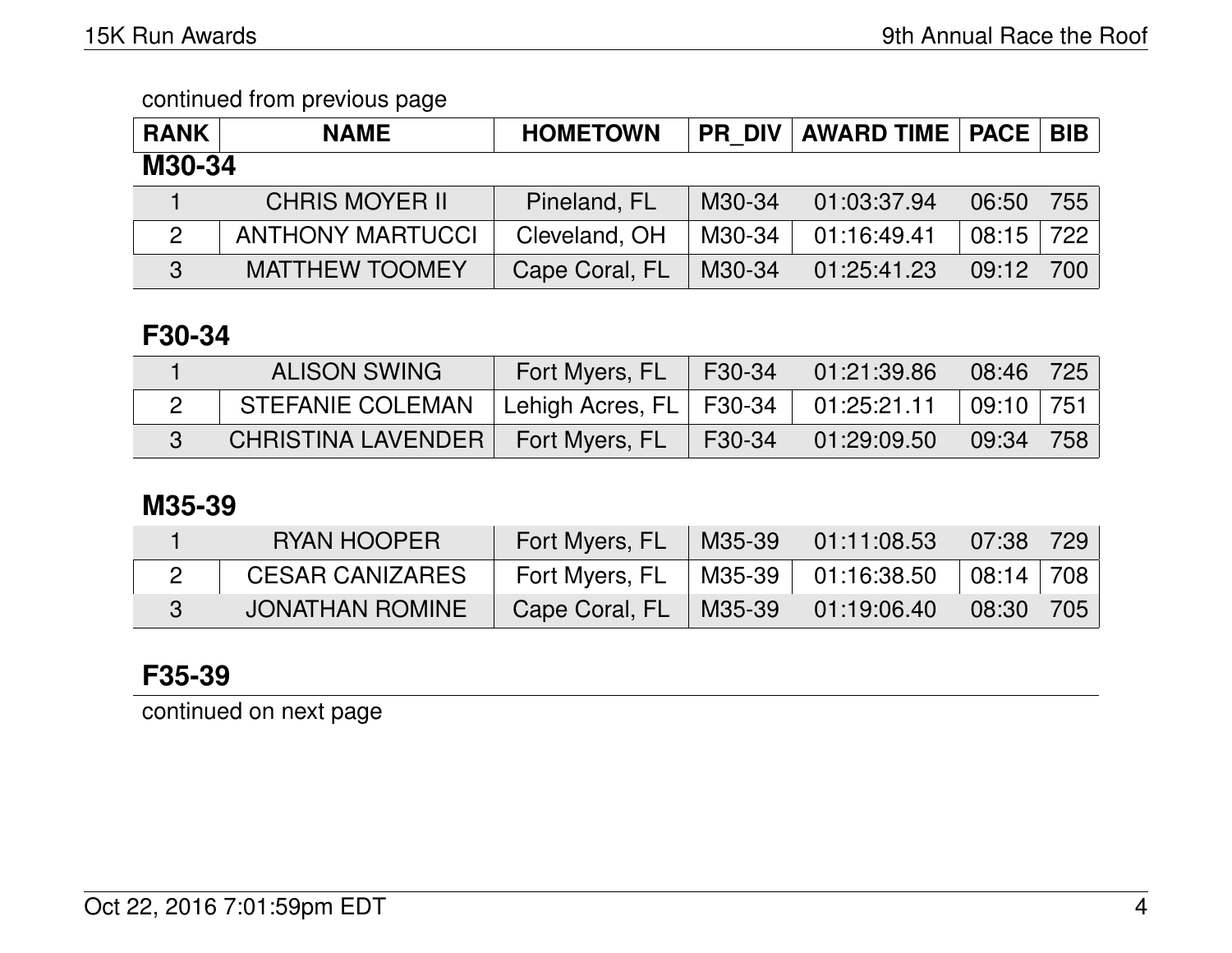| <b>RANK</b> | <b>NAME</b>                               | <b>HOMETOWN</b> |        | <b>PR DIV AWARD TIME   PACE   BIB</b> |       |     |
|-------------|-------------------------------------------|-----------------|--------|---------------------------------------|-------|-----|
|             | <b>PRESLIE BARNES</b>                     | Bokeelia, FL    | F35-39 | $01:11:21.72$ 07:40 721               |       |     |
|             | DANIELLE STOKER   Fort Myers, FL   F35-39 |                 |        | 01:20:08.16                           | 08:36 | 687 |
| 3           | KATIE DONOHUE   Cape Coral, FL   F35-39   |                 |        | 01:25:52.11                           | 09:13 | 746 |

## **M40-44**

| JEFF EAST         | Fort Myers, $FL$        | <del>M40-44</del> | 01:03:09.04 | 06:47 | 754 |
|-------------------|-------------------------|-------------------|-------------|-------|-----|
| <b>MARK AMATO</b> | Cape Coral, FL   M40-44 |                   | 01:17:25.10 | 08:19 | 688 |
| ASIF AZAM         | Cape Coral, FL   M40-44 |                   | 01:42:55.96 | 11:03 | 714 |
| JAN-MARTIJN MEIJ  | Fort Myers, FL          | M40-44            | 01:53:21.81 | 12:10 | 682 |

# **F40-44**

| MANILIEL A IVONIO<br><b>MANULLA LIVINO</b> | Fort Myers, FL | <del>F40-44</del> | 01:10:22.90 | 07:34 | 742  |
|--------------------------------------------|----------------|-------------------|-------------|-------|------|
| <b>CAROL PALOW</b>                         | Cape Coral, FL | F40-44            | 01:21:52.71 | 08:48 | -757 |
| <b>ANNE MONROE</b>                         | Fort Myers, FL | F40-44            | 01:23:56.42 | 09:01 | -737 |
| <b>CLAUDIA CURTIN</b>                      | Fort Myers, FL | F40-44            | 01:30:20.85 | 09:42 | 753  |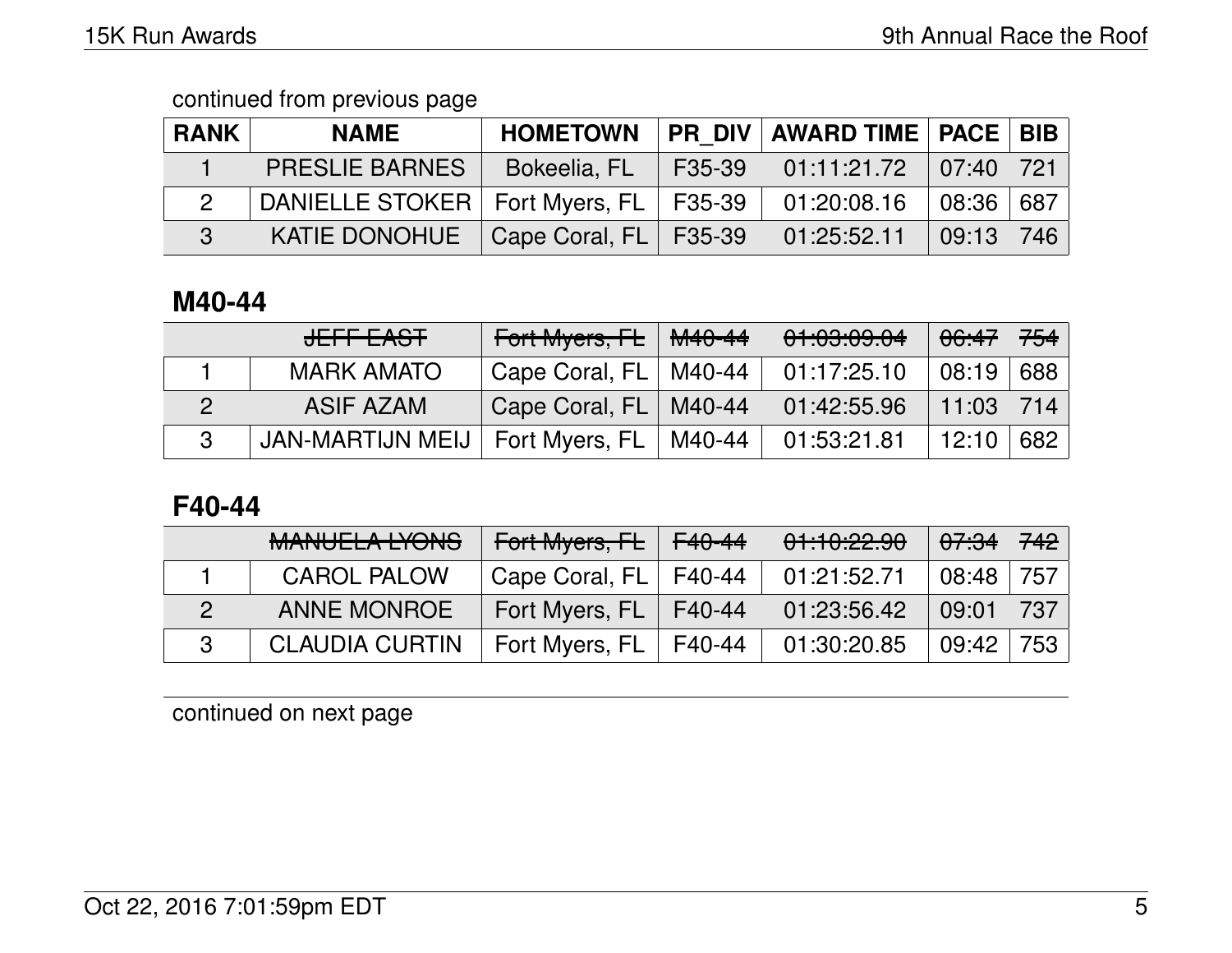| <b>RANK</b> | <b>NAME</b>                                    | <b>HOMETOWN</b> | <b>PR DIV</b>        | <b>AWARD TIME   PACE  </b>           |                                       | <b>BIB</b> |  |  |
|-------------|------------------------------------------------|-----------------|----------------------|--------------------------------------|---------------------------------------|------------|--|--|
|             | M45-49                                         |                 |                      |                                      |                                       |            |  |  |
|             | COOTT VACUIMAN<br><b>DUUTTI IVAJI IIVIAI Y</b> | Cape Coral, FL  | $MAF$ $AO$<br>™+ਹ++ਹ | 0.4.07.14.00<br><u> UT.UT. TH.UJ</u> | $\Omega$ . 4 $\Omega$<br><u>ਯਾ.ਜਹ</u> | 695        |  |  |

| UU I MAJI IMAM   UNAJ UNAJ IL   IMPOHO   UTIVITHIVO   UTIVITI I IUMO |  |  |  |
|----------------------------------------------------------------------|--|--|--|
| FRANK SIEGEL   Cape Coral, FL   M45-49   01:08:20.40   07:20   678   |  |  |  |

## **F45-49**

| MARY JO RUSSEL      | Lowell, IN     | F45-49 | 01:15:53.88 | 08:09         | 759   |
|---------------------|----------------|--------|-------------|---------------|-------|
| <b>DENISE BRADY</b> | Fort Myers, FL | F45-49 | 01:17:39.34 | $\vert$ 08:20 | 681 ∣ |
| <b>TRISHA TRYKA</b> | Fort Myers, FL | F45-49 | 01:22:45.10 | 08:53         | 692   |

### **M50-54**

| <b>ROBERT DIETZ</b> | Bonita Springs, FL   M50-54 |          | 01:12:34.87        | $\vert$ 07:48       | 762 |
|---------------------|-----------------------------|----------|--------------------|---------------------|-----|
| <b>CHRIS KING</b>   | Fort Myers, FL              | M50-54 l | $01:31:46.05$ $\;$ | $\mid$ 09:51 $\mid$ | 735 |
| <b>SCOTT KOOK</b>   | Alva, FL                    | M50-54   | 01:58:19.50        | $12:42$   718       |     |

## **F50-54**

| $\cap$ $\Gamma$ uenter | Cano Caval EL             | FFAFA                    | $0.4.40.04 \text{ AF}$   | 0.00         | non.             |  |  |  |
|------------------------|---------------------------|--------------------------|--------------------------|--------------|------------------|--|--|--|
| <del>U.TULIVILU</del>  | <del>Uape Gorar, TE</del> | <del>। ਰਾਹਾਂ ਹਾਂ ਜ</del> | , <del>טו.וט.פו.וט</del> | <b>UO.ZJ</b> | $\overline{500}$ |  |  |  |
| continued on novt nogo |                           |                          |                          |              |                  |  |  |  |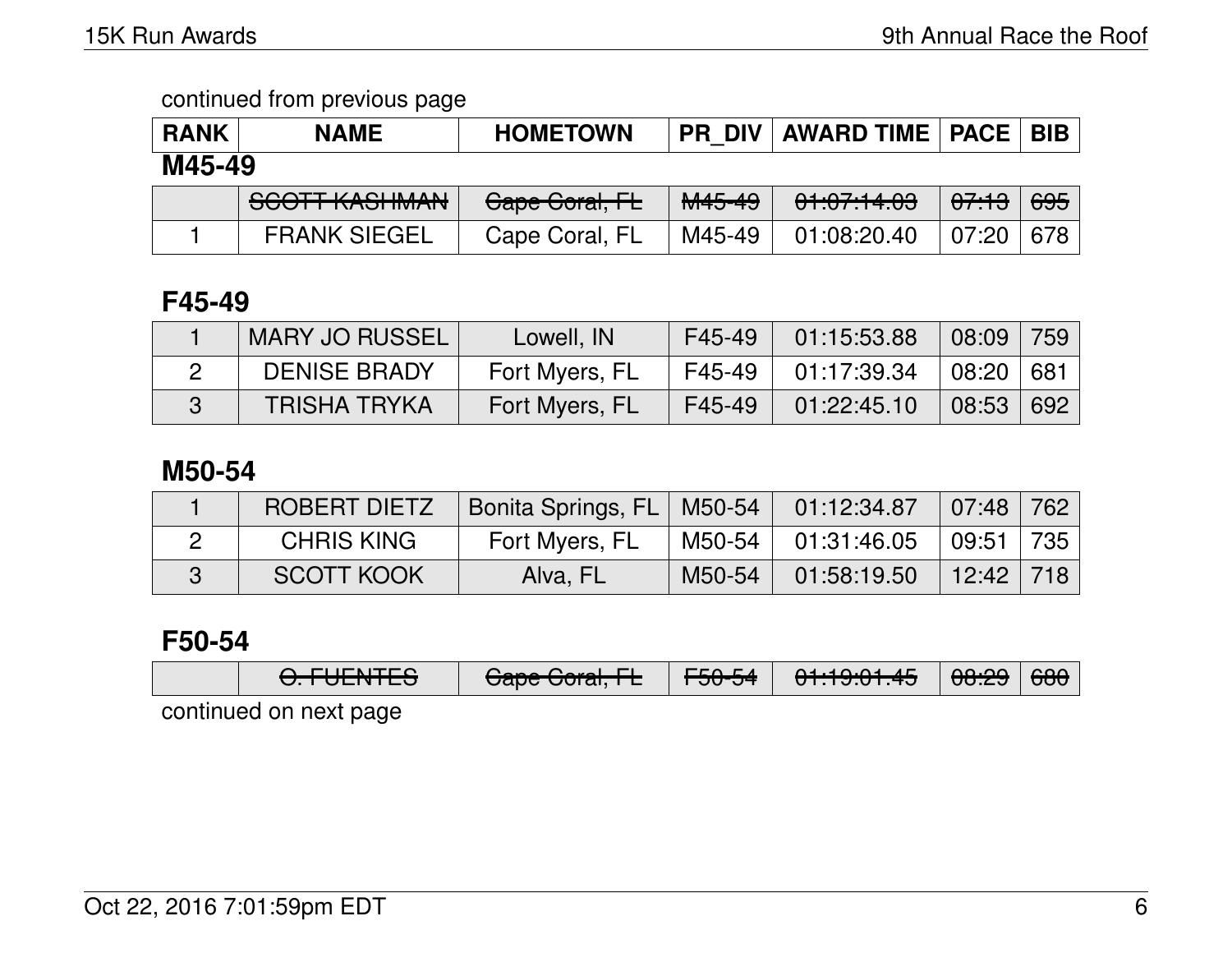| <b>RANK</b> | <b>NAME</b>            | <b>HOMETOWN</b> |        | <b>PR DIV AWARD TIME PACE BIB</b> |       |     |
|-------------|------------------------|-----------------|--------|-----------------------------------|-------|-----|
|             | <b>KAREN LESLEY</b>    | Fort Myers, FL  | F50-54 | 01:19:10.27                       | 08:30 | 749 |
|             | <b>MICHAELA SIEGEL</b> | Cape Coral, FL  | F50-54 | 01:20:10.74                       | 08:37 | 677 |
|             | <b>RENEE SWANTON</b>   | Fort Myers, FL  | F50-54 | 01:21:10.37                       | 08:43 | 711 |

## **M55-59**

| <u>IAMEC COOLT</u><br><u>ד זוטוובט טרווסט</u> | <del>Unknown</del>   | <del>M55-59</del> | 01:09:52.18 | <del>07:30</del> | 752 |
|-----------------------------------------------|----------------------|-------------------|-------------|------------------|-----|
| <b>CHARLIE MOORE</b>                          | Fort Myers, FL       | M55-59            | 01:14:08.99 | 07:58            | 748 |
| <b>STEVE PEPE</b>                             | Fort Myers Beach, FL | M55-59            | 01:33:55.73 | 10:05            | 728 |
| <b>LESLIE SUTTER</b>                          | Naples, FL           | M55-59            | 01:57:03.85 | 12:34            | 685 |

## **F55-59**

| <b>TERRY WEISS</b> | Alva, FL        | F55-59 | 01:58:32.17        | 12:44   743 |     |
|--------------------|-----------------|--------|--------------------|-------------|-----|
| <b>LISA HARDY</b>  | Punta Gorda, FL |        | F55-59 01:59:23.41 | 12:49∣      | 706 |

## **M60-64**

| <b>JIM SILVIA</b>      | Bonita Springs, FL | $\parallel$ M60-64 $\parallel$ 01:45:48.27 $\parallel$ 11:22 $\parallel$ 733 $\parallel$ |  |
|------------------------|--------------------|------------------------------------------------------------------------------------------|--|
| continued on next page |                    |                                                                                          |  |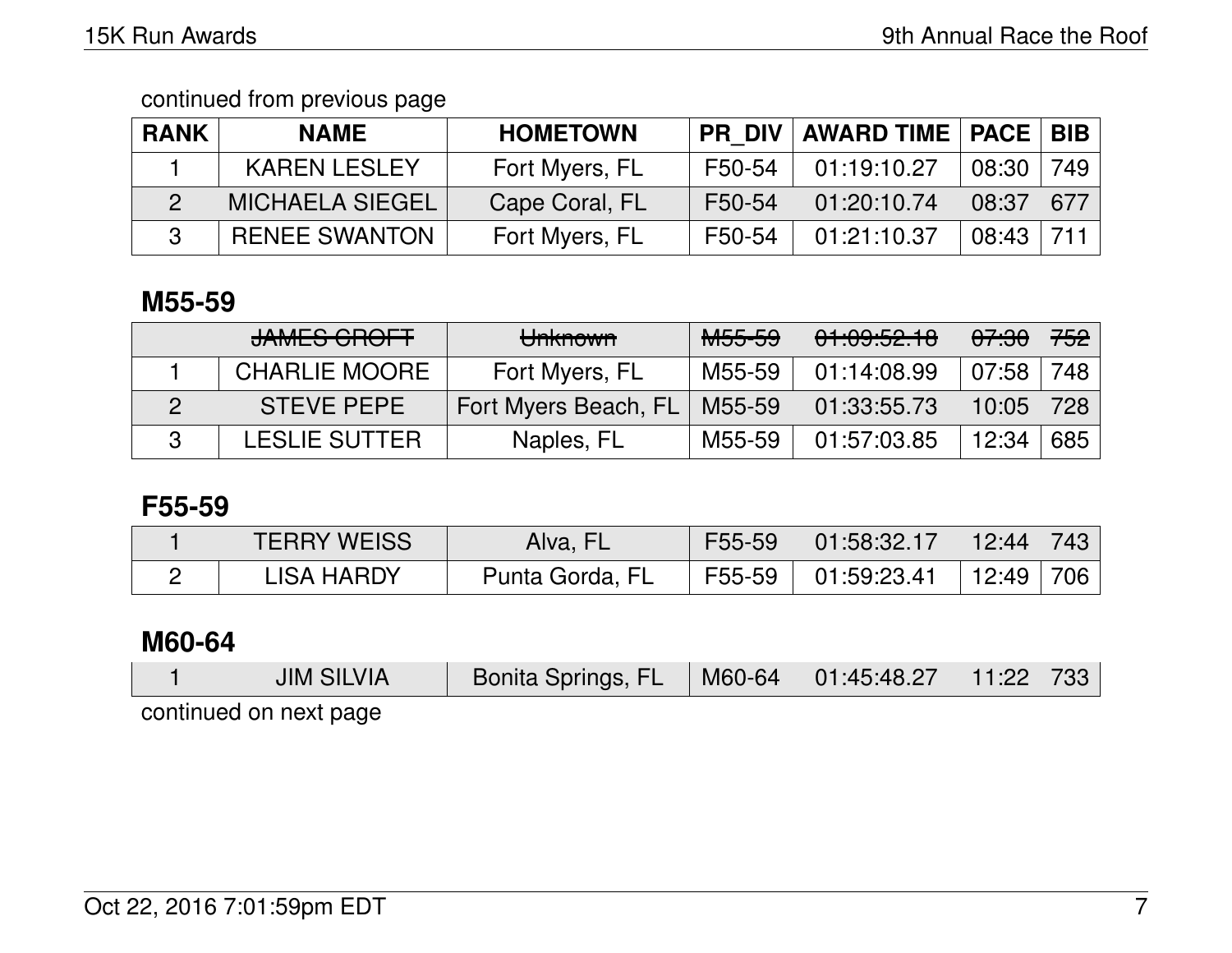| <b>RANK</b> | <b>NAME</b> | <b>HOMETOWN</b> | <b>DIV</b><br>РR | <b>AWARD TIME</b> | <b>PACE</b> | <b>BIE</b> |
|-------------|-------------|-----------------|------------------|-------------------|-------------|------------|
|-------------|-------------|-----------------|------------------|-------------------|-------------|------------|

## **F60-64**

| <b>MARIA ANDREWS</b>     | Fort Myers, FL | F60-64 | 01:25:17.22 | <del>09:10</del> | <del>730</del> |
|--------------------------|----------------|--------|-------------|------------------|----------------|
| <b>PATRICIA ENGELMAN</b> | Fort Myers, FL | F60-64 | 01:33:06.82 | 10:00            | 690            |
| <b>CAROL SIMONDS</b>     | Fort Myers, FL | F60-64 | 01:34:44.75 | 10:10            | 703            |

### **M65-69**

| <b>TED OD MUFODD</b> | $T_{\alpha}$ <sup>+</sup> M <sub>uare</sub> $\Gamma$ | $MCE$ CO | 0.4.07.00E <sub>0</sub>                                                                                       | $\bigcap \bigcap A$ | C <sub>CD</sub>  |
|----------------------|------------------------------------------------------|----------|---------------------------------------------------------------------------------------------------------------|---------------------|------------------|
| TLU UNAWI UNU        | $T$ UITIVIYUIS, ITE                                  | ᠊ᠳᡂ᠆ᠸᠣ   | THE SUBJECT OF THE STATE OF THE STATE OF THE STATE OF THE STATE OF THE STATE OF THE STATE OF THE STATE OF THE | 00.ZT               | $\overline{UUU}$ |

## **F65-69**

| <b>ANKE HILDRETH</b>   | <b>North Fort Myers, FL</b> | F65-69 | 01:35:07.53 | 10:13         | 745 |
|------------------------|-----------------------------|--------|-------------|---------------|-----|
| <b>CHRISTEL SUTTER</b> | Naples, FL                  | F65-69 | 01:46:48.29 | $11:28$ 684   |     |
| <b>MARGARET MOOSSY</b> | Sanibel, FL                 | F65-69 | 01:57:14.19 | $12:35$   712 |     |

## **M70-99**

|                        | ROCKY MADDEN Fort Myers Beach, FL   M70-99   01:31:10.73   09:47   727 |  |  |
|------------------------|------------------------------------------------------------------------|--|--|
| continued on next page |                                                                        |  |  |